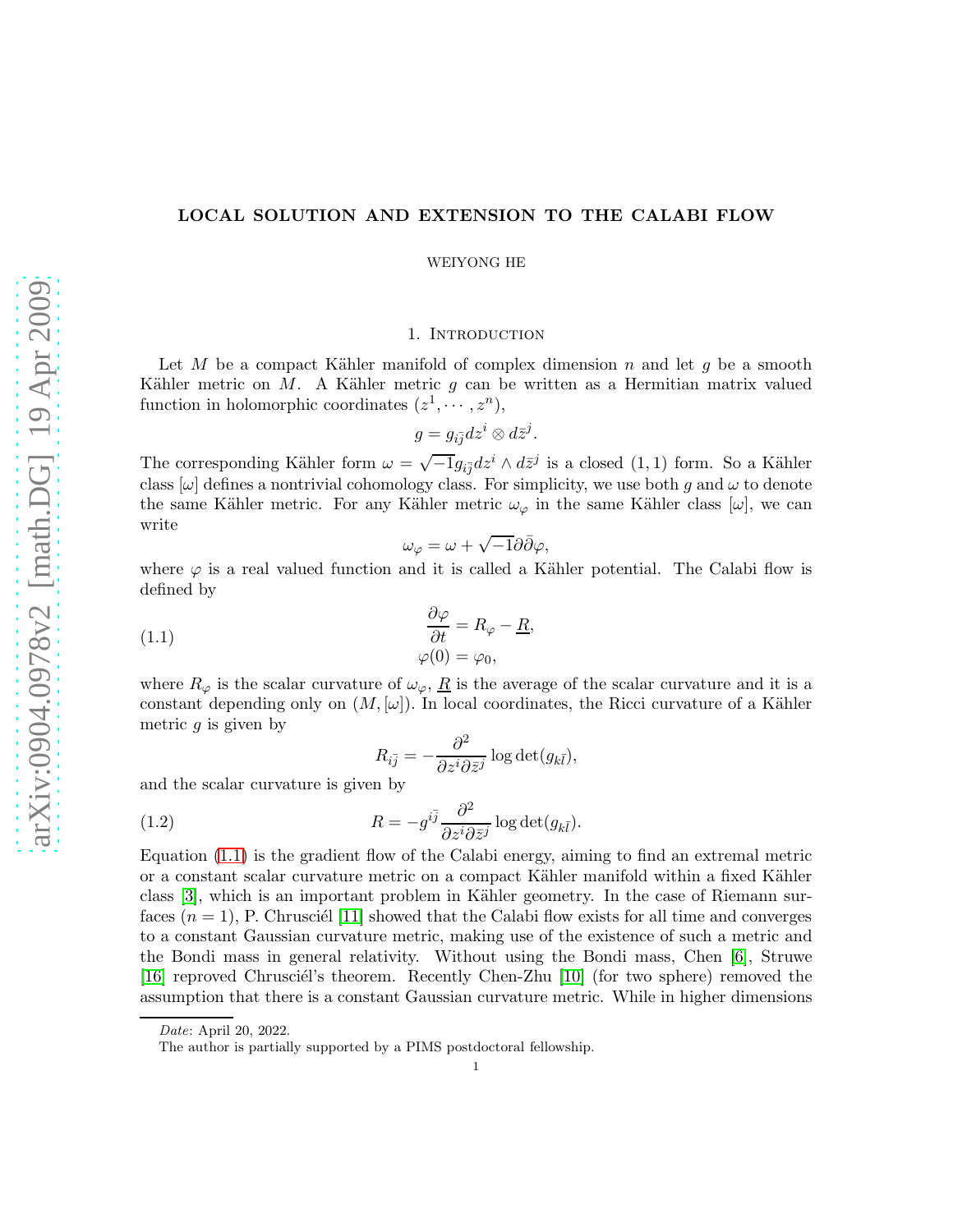$(n \geq 2)$ , the nonlinearity of the Calabi flow becomes more acute and the analytic difficulty becomes more dauting. But recently some progress has been made [\[8\]](#page-10-5) [\[19\]](#page-10-6) [\[17\]](#page-10-7) [\[9\]](#page-10-8) [\[14\]](#page-10-9) etc...

From [\(1.2\)](#page-0-1), we can see that [\(1.1\)](#page-0-0) is a fourth order quasi-linear parabolic equation. A long standing problem about the Calabi flow  $(n \geq 2)$  is whether it exists for all time or not. X. Chen conjectured that the Calabi flow always exists for all time on a compact Kähler manifold with smooth initial data.

**Conjecture 1.1** (X. Chen). The Calabi flow exists for all time for any smooth Kähler metric on a compact Kähler manifold  $(M, [\omega])$ .

The motivation of this conjecture relies in part on the fact that the Calabi flow is a distance contracting flow over the space of Kähler metrics  $[4]$ ,  $[7]$ . X. Chen then suggested to seek the optimal condition on initial data for the local solution to the Calabi flow. In particular, the distance over the space of Kähler metrics makes sense for  $L^{\infty}$  Kähler metrics. It motivates to consider the local solution to the Calabi flow for  $L^{\infty}$  initial metrics. X. Chen asked

**Problem 1.2** (X. Chen). Can the Calabi flow start with a  $L^{\infty}$  Kähler metric?

In a joitn work with X. Chen [\[8\]](#page-10-5), by using standard quasilinear parabolic method, we proved that the short time solution to the Calabi flow exists for initial potential  $\varphi_0 \in$  $C^{3,\alpha}(M)$ , namely when the initial metric

$$
g_{\varphi_0} = g + \frac{\partial^2 \varphi_0}{\partial z^i \partial \bar{z}^j} dz^i \otimes d\bar{z}^j
$$

is in  $C^{1,\alpha}$ . The quasilinear parabolic nature of the equation allows the solution with a sigularity at time  $t = 0$  (the curvature is not pointwise well defined for  $\varphi_0 \in C^{3,\alpha}$ ). In this note we consider the initial value in  $C^{2,\alpha}$  (the initial metric is in  $C^{\alpha}$ ). We prove that for any smooth metric  $g \in (M, [\omega])$ , there exists a small  $C^{\alpha}$  neighborhood around g  $(0 < \alpha < 1)$ , such that the short time solution to the Calabi flow exists for all  $C^{\alpha}$  metric in this neighborhood (see Theorem [2.1\)](#page-3-0). As an application, we can prove that if  $g$  itself is a constant scalar curvature metric, there exists a small  $C^{\alpha}$  neighborhood of g, such that for any initial metric in this neighborhood, the Calabi flow exists for all time and converges to a constant scalar curvature metric in the same class. This result is proved previously in [\[8\]](#page-10-5) for  $C^{1,\alpha}$  small neighborhood.

In a joint work with X. Chen [\[8\]](#page-10-5), we proved that the flow can be extended once the Ricci curvature is uniformly bounded along the Calabi flow. In this direction we can prove that on a Kähler surface, the Calabi flow can be extended once the metrics are bounded in  $L^{\infty}$  along the Calabi flow (see Theorem [3.1\)](#page-8-0), by using a blowing up argument as in [\[9\]](#page-10-8). In particular, it implies that if we can obtain the  $L^{\infty}$  estimate of the metric g (or the  $C^{1,1}$  bound of the potential  $\phi$ ), we can get that all higher derivatives of g (or the higher derivatives of  $\phi$ respectively) are bounded. We can recall the seminal Evans-Krylov theory for second order fully nonlinear equations (elliptic or parabolic type). The theory asserts that when the (elliptic) operator is concave, then one can obtain the Hölder estimates of the second order derivatives, and then higher regularity follows from the standard boot-strapping argument. Our result can be viewed as obtaining higher order estimates only assuming  $C^{1,1}$  bound of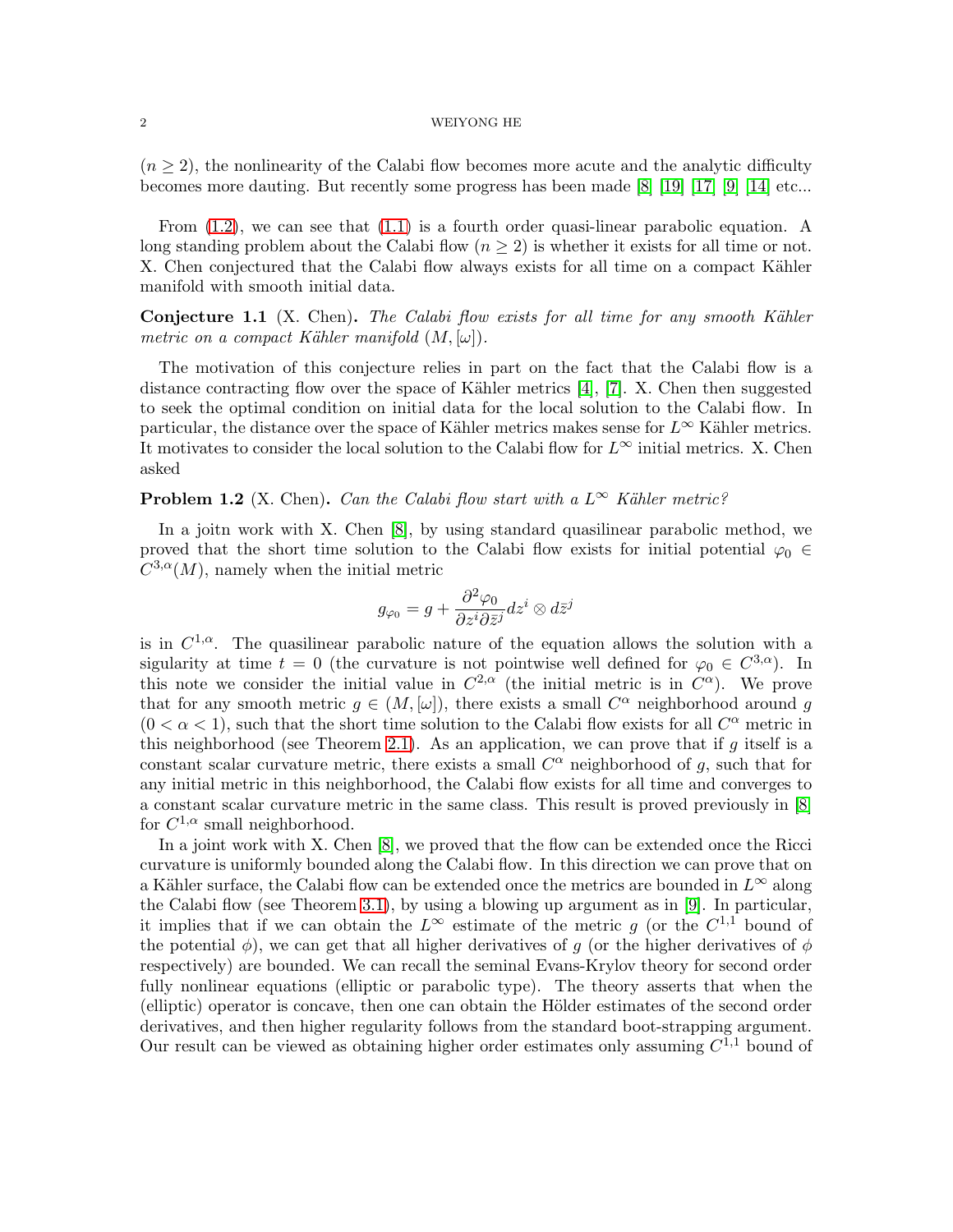Kähler potential  $\varphi$ , by a geometric method for the Calabi flow, a fourth order nonlinear parabolic equation, on Kähler surfaces.

# 2. LOCAL SOLUTION FOR  $C^{\alpha}$  initial metrics

To state and prove our theorem, we need to define some Banach spaces. The setting is similar to that in [\[12\]](#page-10-12), [\[8\]](#page-10-5). In the following we assume  $\theta \in (0,1]$ , and E is a Banach space,  $J = [0, T]$  for some  $T > 0$ . We consider functions defined on  $\widetilde{J} = (0, T]$  with a prescribed singularity at 0. Set

$$
C_{1-\theta}(J, E) := \left\{ u \in C(\widetilde{J}, E); [t \to t^{1-\theta}u] \in C(J, E), \lim_{t \to 0^+} t^{1-\theta} |u(t)|_E = 0 \right\},\,
$$

$$
|u|_{C_{1-\theta}(J,E)} := \sup_{t \in \widetilde{J}} t^{1-\theta} |u|_E,
$$

and

$$
C_{1-\theta}^1(J,E):=\left\{u\in C^1(\widetilde{J},E); u,\dot{u}\in C_{1-\theta}(J,E)\right\}
$$

One can verify that  $C_{1-\theta}(J, E)$ , equipped with the norm  $\|.\|_{C_{1-\theta}(J, E)}$ , is a Banach space and  $C_{1-\theta}^1(J, E)$  is a subspace. We also set

.

$$
C_0^1(J, E) = C^1(J, E), C_0(J, E) = C(J, E).
$$

Given  $x \in E$ , we use the notation  $B_E(x, r)$  to denote the ball in the Banach space E with the center  $x$  and the radius  $r$ .

Let  $E_1, E_0$  be two Banach spaces such that  $E_1$  is continuously, densely embedded into  $E_0$ . Set

$$
E_0(J) := C_{1-\theta}(J, E_0),
$$

and

$$
E_1(J) := C_{1-\theta}^1(J, E_0) \cap C_{1-\theta}(J, E_1),
$$

where

$$
|u|_{E_1(J)} := \sup_{t \in \widetilde{J}} t^{1-\theta} (| \dot{u} |_{E_0} + |u|_{E_1}).
$$

We also use the notation

$$
E_{\mu} := (E_0, E_1)_{\mu}, \mu \in (0, 1),
$$

for the continuous interpolation spaces of DaPrato and Grisvard [\[13\]](#page-10-13).

Recall that if  $k \in \mathbb{N}, \alpha \in (0, 1)$ , the Hölder space  $C^{k, \alpha}$  is the Banach space of all  $C^k$ functions  $f : \mathbb{R}^n \to \mathbb{R}$  which have finite Hölder norm. The subspace of  $C^{\infty}$  function in  $C^{k,\alpha}$  is not dense under the Hölder norm. One defines the little Hölder space  $c^{k,\alpha}$  to be the closure of smooth functions in the usual Hölder space  $C^{k,\alpha}$ . And one can verify  $c^{k,\alpha}$  is a Banach space and that  $c^{l,\beta} \hookrightarrow c^{k,\alpha}$  is a continuous and dense imbedding for  $k \leq l$  and  $0 < \alpha < \beta < 1$ . These definitions can be extended to functions on a smooth manifold M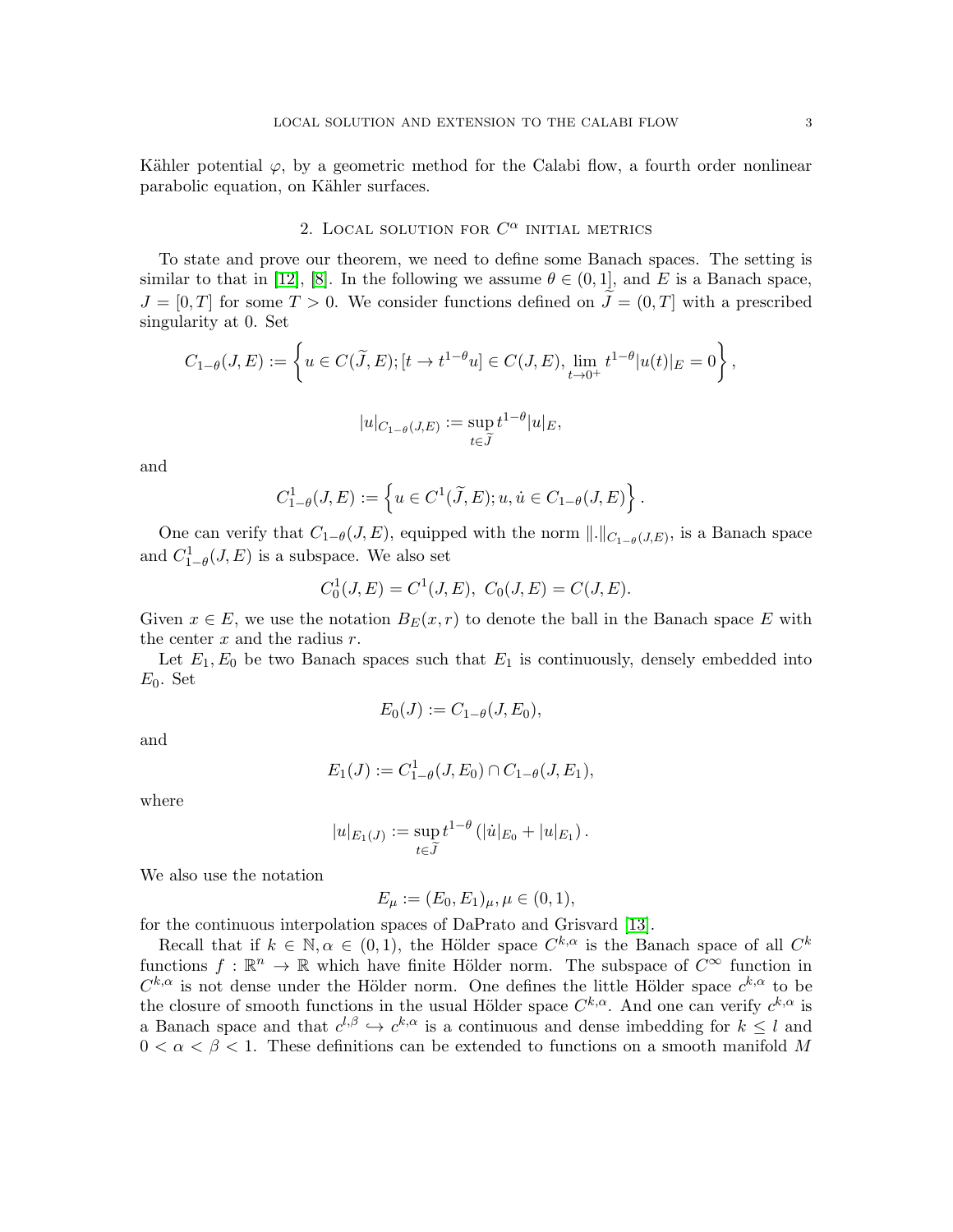naturally [\[2\]](#page-10-14). For our purpose, the key fact [\[18\]](#page-10-15) about the continuous interpolation spaces is that for  $k \leq l$  and  $0 < \alpha < \beta < 1$ , and  $0 < \mu < 1$ , there is a Banach space isomorphism

(2.1) 
$$
(c^{k,\alpha}, c^{l,\beta})_{\mu} \cong c^{\mu l + (1-\mu)k + \mu \beta + (1-\mu)\alpha},
$$

provided that the exponent  $\mu l + (1 - \mu)k + \mu \beta + (1 - \mu)\alpha$  is not an integer.

From now on we set  $E_0 = c^{\alpha}(M,g), E_1 = c^{4,\alpha}(M,g),$  and take  $\theta = \mu = 1/2$ , then  $E_{1/2} = c^{2,\alpha}(M,g)$ , where g is a fixed Kähler metric. For simplicity we will use  $c^{\alpha}(M)$  etc if there is no confusion. One can write

$$
R_{\varphi} = -A(\nabla^2 \varphi)\varphi + f(\nabla \varphi, \nabla^2 \varphi, \nabla^3 \varphi),
$$

where the operator A is given by

$$
A(\nabla^2 \varphi)w = g_{\varphi}^{i\bar{j}} g_{\varphi}^{k\bar{l}} \nabla_i \nabla_{\bar{j}} \nabla_k \nabla_{\bar{l}} w.
$$

Note that  $A(\nabla^2 \varphi)$  involves only the second derivative of  $\varphi$ . This fact is important for the initial potential in  $c^{2,\alpha}$ . As a quasi-linear equation, the equation [\(1.1\)](#page-0-0) has lower order term  $f(\nabla\varphi,\nabla^2\varphi,\nabla^3\varphi)$  which involves the third derivatives of  $\varphi$ . The standard quasi-linear theory can apply for  $\varphi_0 \in c^{3,\alpha}$ . However, computation shows that  $f(\nabla \varphi, \nabla^2 \varphi, \nabla^3 \varphi)$  involves only quadratic terms of  $\nabla^3 \varphi$ , which allows us to obtain

<span id="page-3-0"></span>**Theorem 2.1.** For any smooth Kähler metric g on M, there exist positive constants  $T =$  $T(g), \varepsilon = \varepsilon(g)$  and  $c = c(g)$  such that for any initial value  $x \in E_{1/2} = c^{2,\alpha}, |x|_{c^{2,\alpha}} \leq \varepsilon$  the Calabi flow equation [\(1.1\)](#page-0-0) has a unique solution

$$
\varphi(\cdot, x) \in C_{1/2}^1([0, T], E_0) \cap C_{1/2}([0, T], E_1)
$$

on  $[0, T]$ . Moreover  $\varphi \in C([0, T], E_{1/2})$  and for  $x, y \in B_{E_{1/2}}(0, \varepsilon)$ , we have

$$
\|\varphi(\cdot,x) - \varphi(\cdot,y)\|_{C([0,T],E_{1/2})} \le c \|x - y\|_{E_{1/2}}
$$
  

$$
\|\varphi(\cdot,x) - \varphi(\cdot,y)\|_{E_1([0,T])} \le c \|x - y\|_{E_{1/2}}.
$$

As an application, we can improve the stability theorem in [\[8\]](#page-10-5) as follows,

<span id="page-3-1"></span>**Theorem 2.2.** Suppose g is a constant scalar curvature metric in  $[\omega]$  on M. If the initial metric  $g_{\varphi_0} = g + \partial \bar{\partial} \varphi_0$  satisfies  $|\varphi_0|_{c^{2,\alpha}(M)} < \varepsilon$ , where  $\varepsilon = \varepsilon(g)$  is small enough, then the Calabi flow exists for all time and  $g(t) = g_{\varphi(t)}$  converges to a constant scalr curvature metric  $g_{\infty}$  exponentially fast in the same class  $[\omega]$  in  $C^{\infty}$  sense.

Let  $x \in B_{E_{1/2}}(0, \varepsilon)$  for a fixed small  $\varepsilon > 0$ . Recall

$$
E_1(J) = C_{1/2}^1(J, E_0) \cap C_{1/2}(J, E_1).
$$

For any  $x \in B_{E_{1/2}}(0, \varepsilon)$ , set

$$
V_x(J) = \left\{ v \in E_1(J); \ v(0) = x, ||v||_{C(J,E_{1/2})} \le \varepsilon_0 \right\} \cap B_{E_1(J)}(0,\varepsilon_0)
$$

and equip this set with the topology of  $E_1(J)$ , where  $\varepsilon_0 = C_0 \varepsilon$  and  $C_0$  is a fixed constant depending only on g and will be determined later. We will show that  $V_x(J)$  is not empty if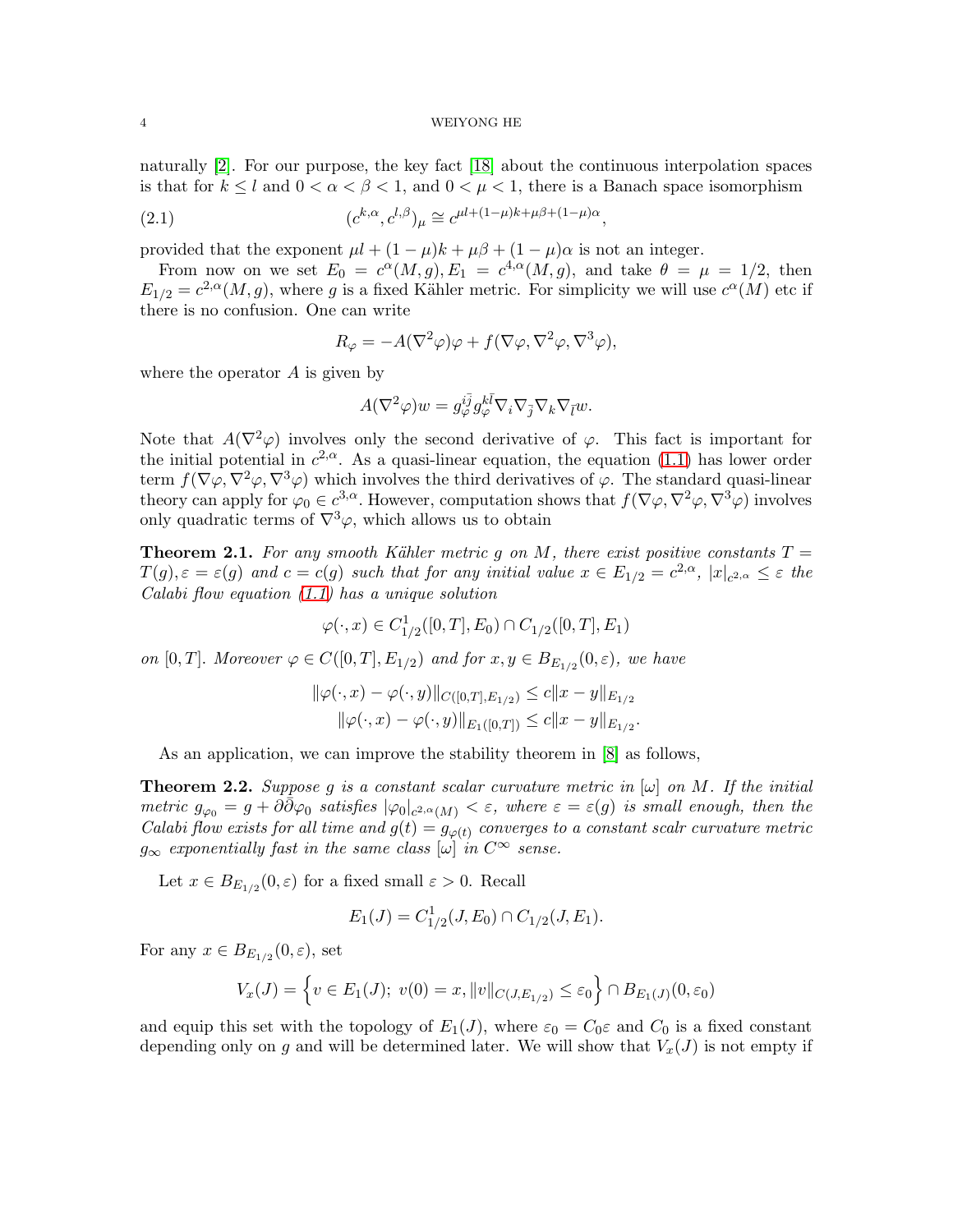T is small enough. Let  $v \in V_x(J)$  be given. Consider the following linear parabolic equation for u such that for  $t \in \tilde{J} = (0, T]$ ,

<span id="page-4-0"></span>(2.2) 
$$
\frac{\partial u}{\partial t} + \triangle_g^2 u = f(v),
$$

$$
u(0) = x,
$$

where

$$
f(v) = \triangle_g^2 v + R_v - \underline{R}.
$$

We first show that the linear equation [\(2.2\)](#page-4-0) has a unique solution  $u \in V_x(J)$  for any  $v \in V_x(J)$  provided  $T, \varepsilon$  sufficiently small. So we can define a map

$$
\Pi_x : v \to u
$$

from  $V_x(J)$  to  $V_x(J)$ . Note  $V_x(J)$  is a close subset of the Banach space  $E_1(J)$ . Then we show that the map  $\Pi_x$  is a contracting map when  $T, \varepsilon$  are both small. It follows that  $\Pi_x$ has a fixed point in  $V_x(J)$  by contract mapping theorem and the fixed point is the desired solution. The smoothing property will follow simultaneously. We will need some facts of the linear parabolic theory, in particular the analytic semigroup generated by  $\triangle_g^2$ . The results hold for more general linear operators. One can find a nice reference such as in [\[12\]](#page-10-12), [\[15\]](#page-10-16).

Consider the linear equation for some  $x \in E_0$ 

<span id="page-4-1"></span>(2.3) 
$$
\begin{aligned}\n\frac{\partial u}{\partial t} &= -\triangle_g^2 u, \\
u(0) &= x.\n\end{aligned}
$$

Then  $\triangle^2_g : E_1 \to E_0$  defines an analytic semigroup  $e^{-t\triangle^2_g} : E_0 \to E_1$ . The solution of [\(2.3\)](#page-4-1) is given by  $u(t) = e^{-t\Delta_g^2}x$  for  $t \in J$ . For  $x \in E_{1/2}$ , we have the following equivalent norm

<span id="page-4-2"></span>(2.4) 
$$
|x|_{E_{1/2}} := \sup_{s>0} s^{1/2} \left| \Delta_g^2 \left( e^{-t \Delta_g^2} x \right) \right|_{E_0}.
$$

Moreover  $[t \mapsto e^{-t\Delta_g^2}x] \in E_1(J)$  and there exists a constant  $c_1 > 0$  independent of J such that for any  $t \in J$ 

<span id="page-4-4"></span>(2.5) 
$$
\left| e^{-t\Delta_g^2} x \right|_{E_1(J)} \leq c_1 |x|_{E_{1/2}}.
$$

If  $u \in E_1(J)$  with  $u(0) = 0$ , then there exists a constant  $c_2$  independent of J such that

$$
(2.6) \t\t |u|_{C_1(J,E_{1/2})} \leq c_2 |u|_{E_1(J)}.
$$

The inequalities  $(2.4)$ — $(2.6)$  hold for more general settings and one can find the proof in [\[12\]](#page-10-12) (see Remark 2.1, Lemma 2.2 in [\[12\]](#page-10-12)). Also if T is small, by the strong continuity of the semigroup  $\{e^{-t\Delta_g^2}, t \ge 0\}$ , we can get that

(2.7) 
$$
\left|e^{-t\Delta_g^2}x - x\right|_{E_{1/2}} \leq \frac{1}{4}\varepsilon_0.
$$

In particular, for any  $x \in B_{E_{1/2}}(0,\varepsilon)$ , by  $(2.5)$ ,

<span id="page-4-5"></span><span id="page-4-3"></span>
$$
\left|e^{-t\triangle_g^2}x\right|_{E_1(J)} \leq c_1|x|_{E_{1/2}}.
$$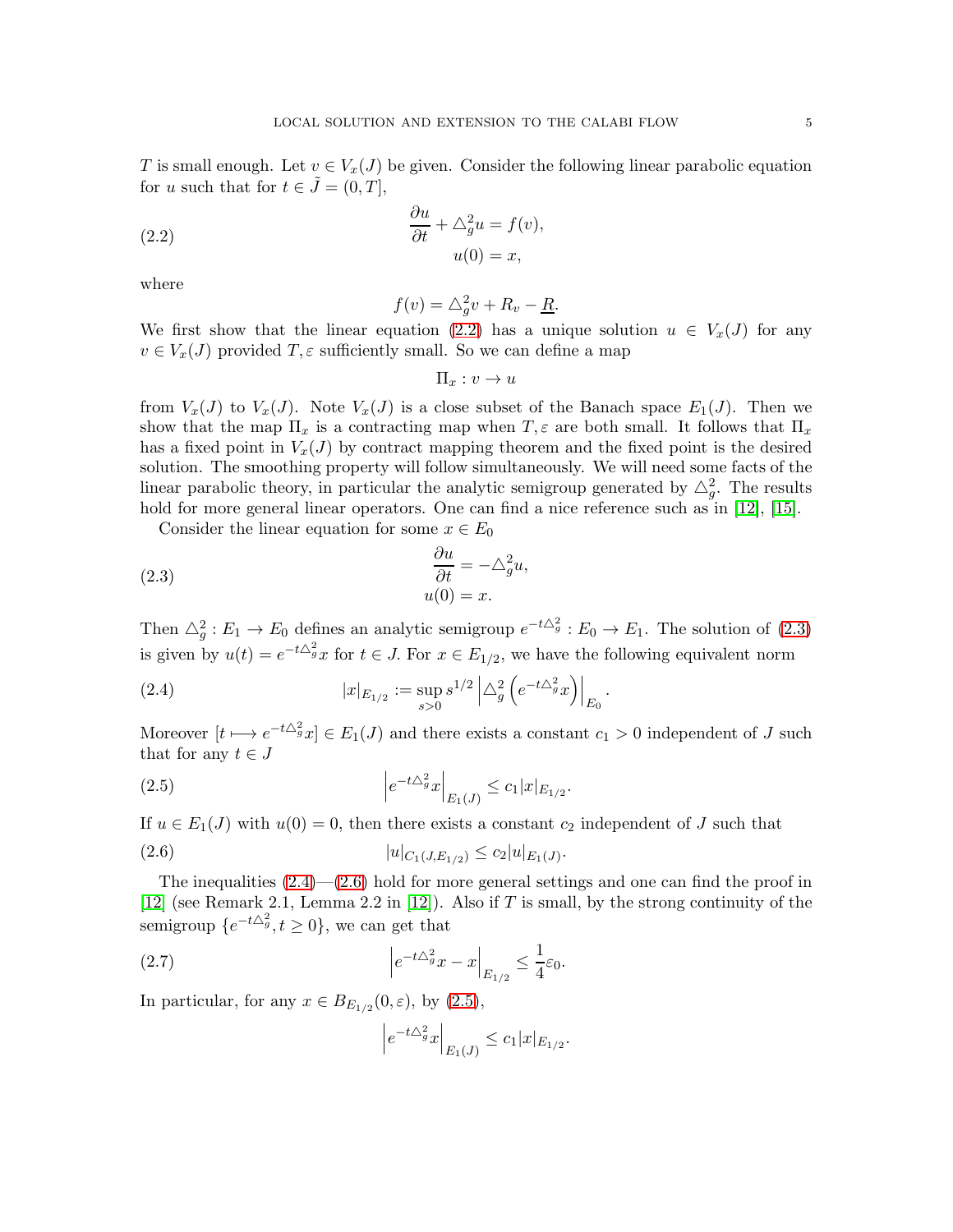We choose  $C_0 = 2c_1 + 1$ , then we have

$$
\left|e^{-t\Delta_g^2}x\right|_{E_1(J)} \le \varepsilon_0/2.
$$

Also by  $(2.7)$  we get

$$
\Big|e^{-t\triangle^2_g}x\Big|_{E_{1/2}}\leq |x|_{E_{1/2}}+\Big|e^{-t\triangle^2_g}x-x\Big|_{E_{1/2}}<\varepsilon_0
$$

provided T is small. It follows that  $V_x(J)$  is not empty.

Now we are in the position to prove Theorem [2.1.](#page-3-0)

*Proof.* For any  $v \in V_x(J)$ , the linear parabolic equation [\(2.2\)](#page-4-0) has the unique solution which takes the formula

$$
u(t) = \left(e^{-t\triangle_g^2}\right)x + \left(Kf\right)(t),
$$

where

<span id="page-5-3"></span>
$$
(Kf)(t) = \int_0^t e^{-(t-s)\Delta_g^2} f(v(s))ds.
$$

It is clear that  $K : E_0(J) \to E_1(J)$  is a linear operator. We can define the norm of K by  $||K||$ . We can get for some  $c_3$  depending only on g,

(2.8) 
$$
|Kf|_{E_1(J)} \leq ||K|| |f|_{E_0(J)} \leq c_3 |f|_{E_0(J)}.
$$

First we need to show  $u \in V_x(J)$ . We compute

<span id="page-5-0"></span>(2.9)  
\n
$$
f(v) = \triangle_g^2 v + R_v - \underline{R}
$$
\n
$$
= -g_v^{i\bar{j}} \partial_i \partial_{\bar{j}} (\log \det(g_{k\bar{l}} + v_{k\bar{l}})) + g^{i\bar{j}} \partial_i \partial_{\bar{j}} (g^{k\bar{l}} \partial_k \partial_{\bar{l}} v) - \underline{R}
$$
\n
$$
= g_v^{i\bar{j}} g_v^{k\bar{q}} g_v^{p\bar{l}} (\partial_i g_{p\bar{q}} + \partial_i \partial_p \partial_{\bar{q}} v) (\partial_{\bar{j}} g_{k\bar{l}} + \partial_j \partial_k \partial_{\bar{l}} v) - g_v^{i\bar{j}} g_v^{k\bar{l}} \partial_i \partial_{\bar{j}} \partial_k \partial_{\bar{l}} v
$$
\n
$$
+ g^{i\bar{j}} g^{k\bar{l}} \partial_i \partial_{\bar{j}} \partial_k \partial_{\bar{l}} v - g^{i\bar{j}} \partial_i g^{k\bar{l}} \partial_{\bar{j}} v_{k\bar{l}} - g^{i\bar{j}} g^{i\bar{j}} g_{\bar{j}} g^{k\bar{l}} \partial_i v_{k\bar{l}}
$$
\n
$$
+ g^{i\bar{j}} \partial_i \partial_{\bar{j}} (g^{k\bar{l}}) v_{k\bar{l}} - \underline{R}.
$$

For simplicity, from now on we use  $C$  to denote a uniformly bounded constant independent of  $\varepsilon$ , T and can vary line by line. We can also compute that

<span id="page-5-1"></span>(2.10) 
$$
g^{i\bar{j}}g^{k\bar{l}}\partial_{i}\partial_{\bar{j}}\partial_{k}\partial_{\bar{l}}v - g^{i\bar{j}}_{v}g^{k\bar{l}}_{v}\partial_{i}\partial_{\bar{j}}\partial_{k}\partial_{\bar{l}}v = \left( (g^{i\bar{j}} - g^{i\bar{j}}_{v})g^{k\bar{l}} + g^{i\bar{j}}_{v}(g^{k\bar{l}} - g^{k\bar{l}}_{v}) \right) \partial_{i}\partial_{\bar{j}}\partial_{k}\partial_{\bar{l}}v = \left( g^{k\bar{l}}g^{i\bar{q}}g^{p\bar{j}}_{v} + g^{i\bar{j}}_{v}g^{k\bar{q}}g^{p\bar{l}}_{v} \right) \partial_{p}\partial_{\bar{q}}v\partial_{i}\partial_{\bar{j}}\partial_{k}\partial_{\bar{l}}v.
$$

It follow from  $(2.9)$  and  $(2.10)$  that

<span id="page-5-2"></span>(2.11) 
$$
f(v) = \left(g^{k\bar{l}}g^{i\bar{q}}g^{p\bar{j}}_v + g^{i\bar{j}}_v g^{k\bar{q}}g^{p\bar{l}}_v\right)\partial_p\partial_{\bar{q}}v\partial_i\partial_{\bar{j}}\partial_k\partial_{\bar{l}}v - g^{i\bar{j}}\partial_i g^{k\bar{l}}\partial_{\bar{j}}v_{k\bar{l}} - g^{i\bar{j}}g^{i\bar{j}}g^{i\bar{j}}\partial_{\bar{j}}g^{k\bar{l}}\partial_i v_{k\bar{l}} + g^{i\bar{j}}_v g^{k\bar{q}}g^{p\bar{l}}_v(\partial_i g_{p\bar{q}} + \partial_i \partial_p \partial_{\bar{q}}v)(\partial_{\bar{j}}g_{k\bar{l}} + \partial_j \partial_k \partial_{\bar{l}}v) + g^{i\bar{j}}\partial_i \partial_{\bar{j}}(g^{k\bar{l}})v_{k\bar{l}} - \underline{R}.
$$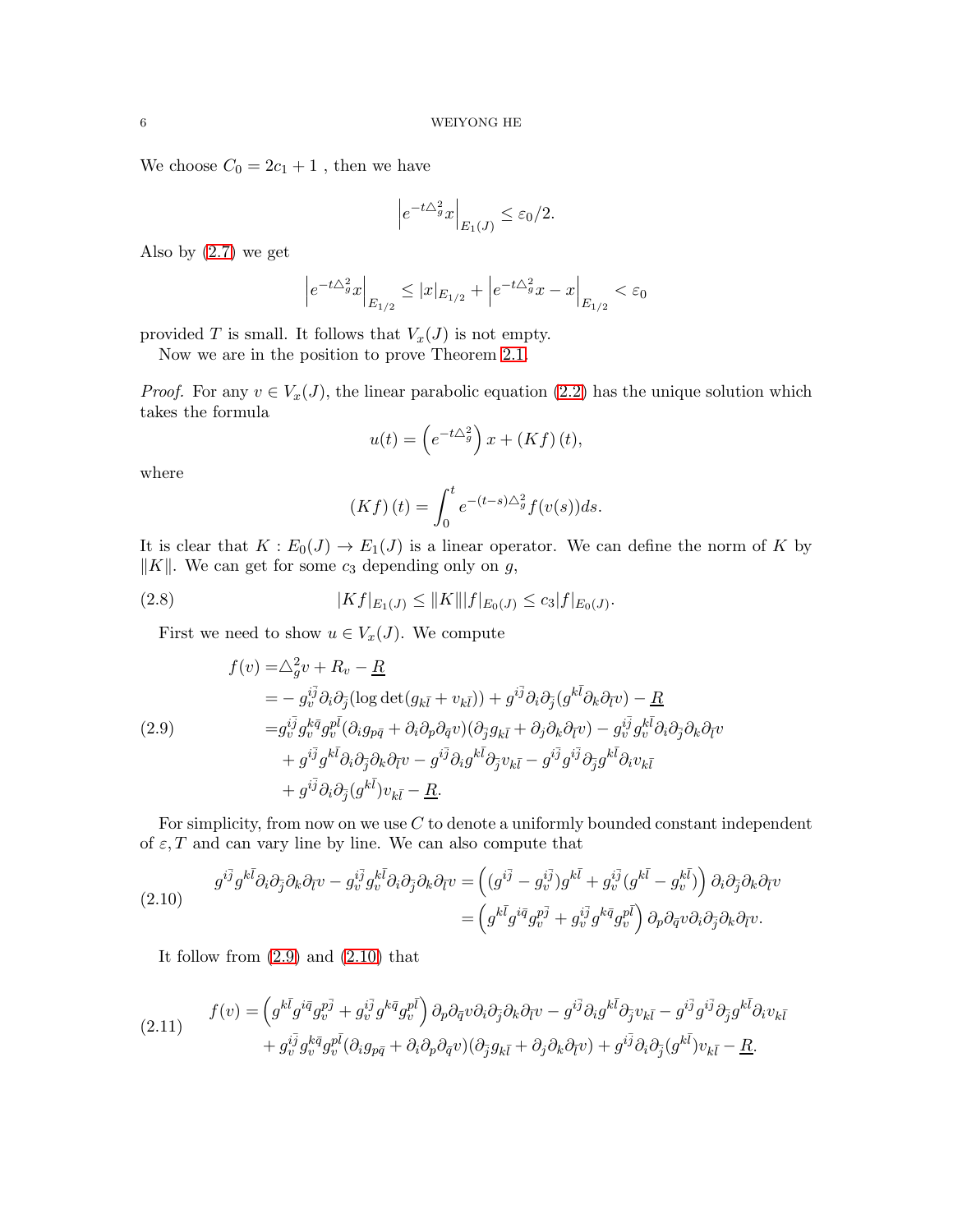By  $(2.11)$ , we can get that

$$
\sqrt{t}|f(v(t))|_{E_0} \leq C\sqrt{t}(|v|_{c^{3,\alpha}}^2 + |v|_{c^{2,\alpha}}|v|_{c^{4,\alpha}} + 1) \leq C\sqrt{t}(|v|_{c^{2,\alpha}}|v|_{c^{4,\alpha}} + 1) \leq C\varepsilon_0^2 + C\sqrt{T}, t \in (0, T],
$$

where we have used the convexity of Hölder norms,

$$
|v|_{c^{3,\alpha}}^2 \leq C|v|_{c^{2,\alpha}}|v|_{c^{4,\alpha}}.
$$

It follows that  $f(v) \in E_0(J)$ . By [\(2.7\)](#page-4-5) and [\(2.8\)](#page-5-3), we can get that

<span id="page-6-0"></span>
$$
|u|_{C(J,E_{1/2})} \leq |(e^{-t\Delta_g^2})x|_{C(J,E_{1/2})} + |(Kf)(t)|_{C(J,E_{1/2})}
$$
  
\n
$$
\leq |x|_{E_{1/2}} + \frac{\varepsilon_0}{4} + C|f|_{E_0(J)}
$$
  
\n
$$
\leq \frac{\varepsilon_0}{2} + C (C\varepsilon_0^2 + C\sqrt{T})
$$
  
\n
$$
\leq \frac{1}{2}\varepsilon_0 + C\varepsilon_0^2 + C\sqrt{T}
$$
  
\n
$$
\leq \varepsilon_0,
$$

provided that  $T, \varepsilon$  are both small enough. Also by [\(2.5\)](#page-4-4) and [\(2.8\)](#page-5-3) we get that

<span id="page-6-1"></span>
$$
|u|_{E_1(J)} \leq | \left( e^{-t\Delta_g^2} \right) x \Big|_{E_1(J)} + |(Kf)(t)|_{E_1(J)}
$$
  
\n
$$
\leq c_1 |x|_{E_{1/2}} + C|f|_{E_0(J)}
$$
  
\n
$$
\leq \varepsilon_0,
$$

if  $\varepsilon$ , T are both small enough. By [\(2.12\)](#page-6-0), [\(2.13\)](#page-6-1),  $u \in V_x(J)$ .

Now let  $x_1, x_2 \in B_{E_{1/2}}(0, \varepsilon)$  be given and  $v_1 \in V_{x_1}(J), v_2 \in V_{x_2}(J)$ . We can get solutions  $u_1, u_2$  to [\(2.2\)](#page-4-0) with initial value  $x_1, x_2$  and  $f(v_1), f(v_2)$  respectively. It is clear that

<span id="page-6-3"></span>
$$
(2.14) \t |u_1 - u_2|_{E_1(J)} \leq \left| e^{-t\Delta_g^2} (x_1 - x_2) \right|_{E_1(J)} + \left| K(f(v_1) - f(v_2)) \right|_{E_1(J)}.
$$

Note

 $(2.12)$ 

$$
f(v_1) - f(v_2) = \Delta_g^2(v_1 - v_2) + R_{v_1} - R_{v_2}.
$$

For  $v_1, v_2$  fixed, we compute similarly as in  $(2.9)$  that

<span id="page-6-2"></span>
$$
f(v_1) - f(v_2) = g_{v_2}^{i\bar{j}} g_{v_2}^{k\bar{l}} \partial_i \partial_{\bar{j}} \partial_k \partial_{\bar{l}} v_2 - g_{v_1}^{i\bar{j}} g_{v_1}^{k\bar{l}} \partial_i \partial_{\bar{j}} \partial_k \partial_{\bar{l}} v_1 + g^{i\bar{j}} g^{k\bar{l}} \partial_i \partial_{\bar{j}} \partial_k \partial_{\bar{l}} (v_1 - v_2) + g_{v_1}^{i\bar{j}} g_{v_1}^{k\bar{q}} g_{v_1}^{p\bar{l}} (\partial_i g_{p\bar{q}} + \partial_i \partial_p \partial_{\bar{q}} v_1) (\partial_{\bar{j}} g_{k\bar{l}} + \partial_j \partial_k \partial_{\bar{l}} v_1) - g_{v_2}^{i\bar{j}} g_{v_2}^{k\bar{q}} g_{v_2}^{p\bar{l}} (\partial_i g_{p\bar{q}} + \partial_i \partial_p \partial_{\bar{q}} v_2) (\partial_{\bar{j}} g_{k\bar{l}} + \partial_j \partial_k \partial_{\bar{l}} v_2) + g^{i\bar{j}} \partial_{\bar{j}} g^{k\bar{l}} \partial_i \partial_k \partial_{\bar{l}} (v_1 - v_2) + g^{i\bar{j}} \partial_i g^{k\bar{l}} \partial_{\bar{j}} \partial_k \partial_{\bar{l}} (v_1 - v_2) + \left( g_{v_2}^{i\bar{j}} g_{v_2}^{k\bar{l}} - g_{v_1}^{i\bar{j}} g_{v_1}^{k\bar{l}} \right) \partial_i \partial_{\bar{j}} g_{k\bar{l}}.
$$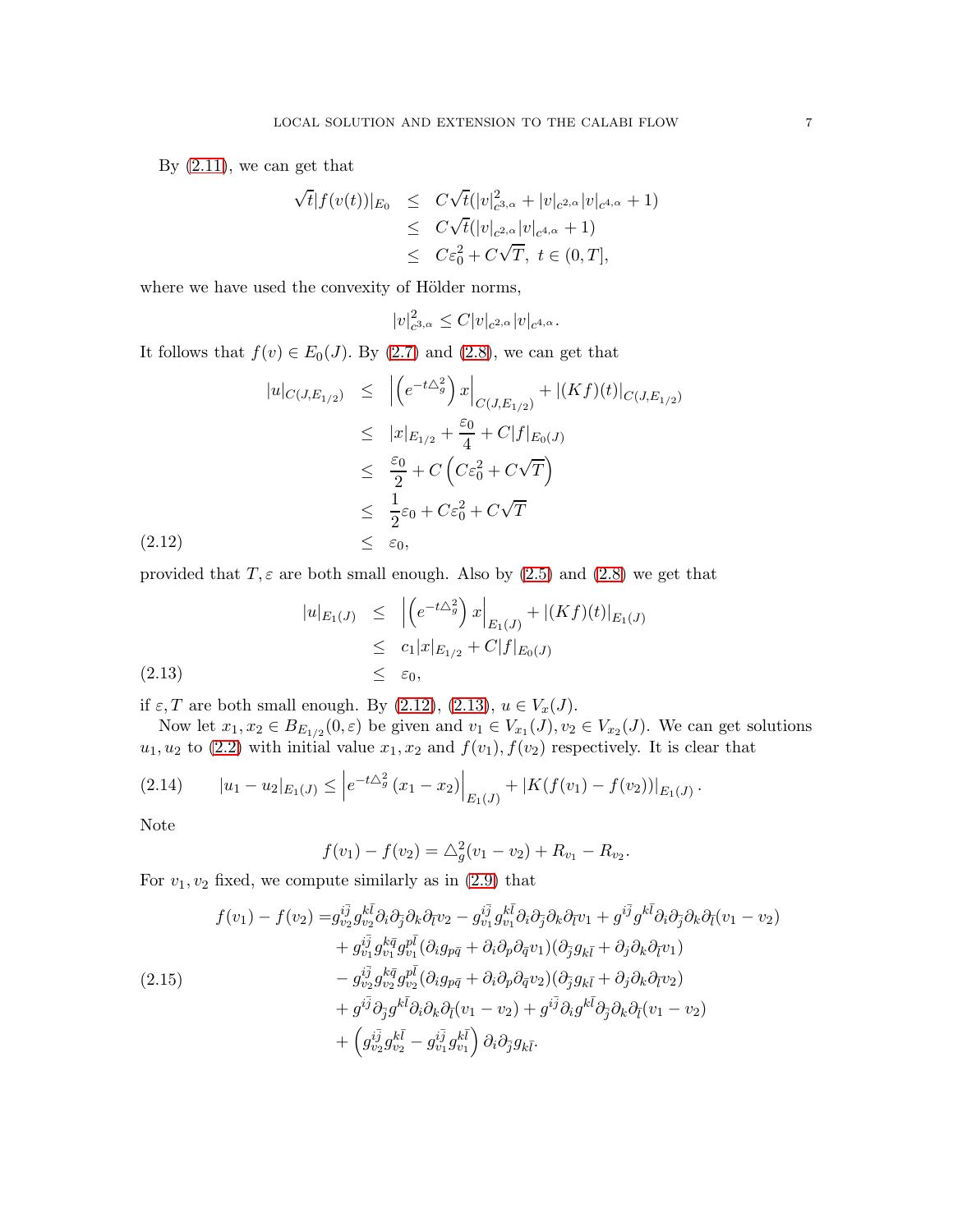Now we use the similar trick as in [\(2.10\)](#page-5-1) to deal with [\(2.15\)](#page-6-2), then we can get that

$$
\sqrt{t}|f(v_1) - f(v_2)|_{E_0} \le C\sqrt{t}((|v_1 - v_2|_{c^{2,\alpha}})|v_2|_{c^{4,\alpha}} + |v_2|_{c^{2,\alpha}}|v_1 - v_2|_{c^{4,\alpha}})+ C\sqrt{t}(|v_1 - v_2|_{c^{2,\alpha}}|v_1|_{c^{3,\alpha}}^2 + (|v_1|_{c^{3,\alpha}} + |v_2|_{c^{3,\alpha}})|v_1 - v_2|_{c^{3,\alpha}})+ C\sqrt{t}(|v_1 - v_2|_{c^{3,\alpha}} + |v_1 - v_2|_{c^{2,\alpha}})).
$$

All terms except  $|v_1 - v_2|_{c^{3,\alpha}}$  in the above inequality are easy to control. We can estimate

$$
\sqrt{t}|v_1 - v_2|_{c^{3,\alpha}} \le \sqrt{t}|v_1 - v_2|_{c^{2,\alpha}}^{1/2}|v_1 - v_2|_{c^{4,\alpha}}^{1/2}
$$
  

$$
\le t^{1/4}(|v_1 - v_2|_{c^{2,\alpha}} + \sqrt{t}|v_1 - v_2|_{c^{4,\alpha}})
$$

<span id="page-7-0"></span>It implies that

$$
(2.16) \quad |f(v_1) - f(v_2)|_{E_0(J)} \le C(\varepsilon_0 + T^{1/4})|v_1 - v_2|_{E_1(J)} + C(\varepsilon_0 + T^{1/4})|v_1 - v_2|_{C(J, E_{1/2})}.
$$
  
We estimate

<span id="page-7-1"></span>
$$
|v_1 - v_2|_{C(J, E_{1/2})} \le |(v_1 - v_2) - e^{-t\Delta_g^2}(x_1 - x_2)|_{C(J, E_{1/2})} + |e^{-t\Delta_g^2}(x_1 - x_2)|_{C(J, E_{1/2})}.
$$

By [\(2.6\)](#page-4-3), it follows that we get

$$
|v_1 - v_2|_{C(J, E_{1/2})} \leq C |(v_1 - v_2) - e^{-t\Delta_g^2} (x_1 - x_2)|_{E_1(J)}
$$
  
 
$$
+ |e^{-t\Delta_g^2} (x_1 - x_2)|_{C(J, E_{1/2})}
$$
  
 
$$
\leq C |v_1 - v_2|_{E_1(J)} + C |x_1 - x_2|_{E_{1/2}}.
$$

<span id="page-7-2"></span>By [\(2.14\)](#page-6-3), [\(2.16\)](#page-7-0) and [\(2.17\)](#page-7-1), we can get that

$$
|u_1 - u_2|_{E_1(J)} \leq c_1 |x_1 - x_2|_{E_{1/2}} + ||K|| |f(v_1) - f(v_2)|_{E_0(J)}
$$
  
\n
$$
\leq C |x_1 - x_2|_{E_{1/2}} + C(\varepsilon_0 + T^{1/4}) |v_1 - v_2|_{E_1(J)}
$$
  
\n
$$
\leq C |x_1 - x_2|_{E_{1/2}} + \frac{1}{2} |v_1 - v_2|_{E_1(J)},
$$

provided that  $\varepsilon$ , T are both small enough. In particular taking  $x_1 = x_2 = x$ , we obtain from [\(2.18\)](#page-7-2) that

$$
|u_1 - u_2|_{E_1(J)} \le \frac{1}{2}|v_1 - v_2|_{E_1(J)}
$$

for  $v_1, v_2 \in V_x(J)$ . The fixed point theorem in Banach space implies that the map  $\Pi_x$  has a unique fixed point

$$
\varphi(\cdot, x) \in V_x(J) \subset C^1_{1/2}(J, E_0) \cap C_{1/2}(J, E_1)
$$

for each  $x \in B_{E_{1/2}}(0, \varepsilon)$ . By [\(2.18\)](#page-7-2), it is clear that

$$
|\varphi(\cdot,x)-\varphi(\cdot,y)|_{E_1(J)}\leq C|x-y|_{E_{1/2}}.
$$

Note that we also have

$$
\|\varphi(\cdot,x)-\varphi(\cdot,y)\|_{C([0,T],E_{1/2})}\leq C|\varphi(\cdot,x)-\varphi(\cdot,y)|_{E_1(J)}.
$$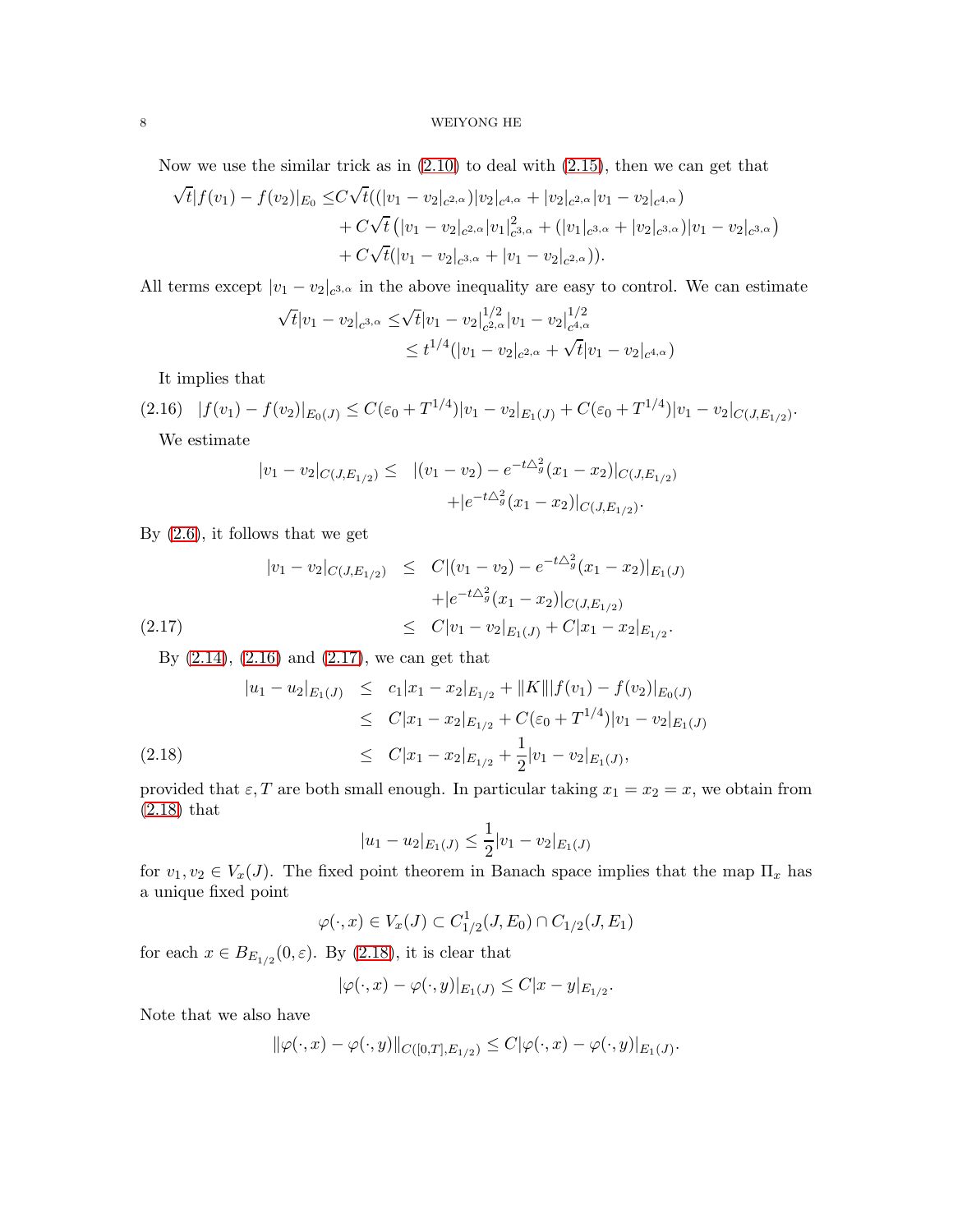Lastly, we need to show that the solution of  $(1.1)$  is unique. Suppose that  $u_1, u_2$  are two solutions of [\(1.1\)](#page-0-0). Let

$$
T_1 = \sup\{t \in [0, T]; u_1(s) = u_2(s) \,\forall\ 0 \le s < t\}.
$$

Since  $u_1, u_2 \in C_{1/2}^1(J, E_0) \cap C_{1/2}(J, E_1)$  we conclude that both belong to the set  $V_x(J^*)$  for  $J^*=[0,T^*]$  provided that  $T^*$  small enough, where

$$
V_x(J^*) = \left\{ v \in E_1(J^*); \ v(0) = x, ||v||_{C(J^*, E_{1/2})} \le \varepsilon_0 \right\} \cap B_{E_1(J^*)}(0, \varepsilon_0).
$$

The fixed point theorem in Banach space provides a unique solution in  $V_x(J^*)$  and we conclude that  $T_1 > 0$ . Assume that  $T_1 < T$ . It is clear that  $u_1(T_1) = u_2(T_1) = y$ . Let  $v_j(t) = u_j(t + T_1)$ ,  $j = 1, 2$  with  $t \in J_2 = [0, T_2]$  for some  $T_2 \in (0, T - T_1]$ . Then  $v_1, v_2 \in C^1(J_2, E_0) \cap C(J_2, E_1)$  and  $v_1, v_2$  solve

$$
\begin{array}{rcl}\n\frac{\partial \varphi}{\partial t} & = & R_{\varphi} - \underline{R}, \\
\varphi(0) & = & y.\n\end{array}
$$

If  $T_2$  is small enough, then  $v_1, v_2$  belong to the set  $V_y(J_2)$  and we conclude again that  $v_1 = v_2$ in the set  $V_x(J_2)$ . Therefore  $u_1 = u_2$  for  $t \in [0, T_1 + T_2]$ , contradiction.

Theorem [2.2](#page-3-1) is a direct consequence of Theorem [2.1](#page-3-0) and Theorem 4.1 in [\[8\]](#page-10-5).

*Proof.* Suppose g is a constant scalar curvature metric on  $M$ . By Theorem [2.1,](#page-3-0) there exists  $T = T(g), c = c(g), \varepsilon = \varepsilon(g)$  such that for  $|\varphi_0|_{c^{2,\alpha}} \leq \varepsilon$ , there exists a short time solution  $\varphi(t)$  in [0, T]. Also we have estimate

$$
t^{1/2}|\varphi(t)|_{c^{4,\alpha}} \leq c|\varphi_0|_{c^{2,\alpha}}.
$$

By choosing  $\varepsilon$  small enough, we can get that  $|\varphi(T)|_{c^{4,\alpha}} \leq T^{-1/2}c|\varphi_0|_{c^{2,\alpha}}$  is still small enough and then we can apply Theorem 4.1 in  $[8]$  to finish the proof.  $\square$ 

# 3. EXTENSION FOR  $L^{\infty}$  metrics

In this section, we prove that on Kähler surfaces one can extend the flow once the metrics are bounded in  $L^{\infty}$ , using a blowing up argument.

<span id="page-8-0"></span>**Theorem 3.1.** Suppose the Calabi flow exists for time  $[0, T)$  on a compact Kähler surface  $(M, [\omega])$ . If there exist constants  $c_1, C_2 > 0$  such that  $c_1\omega_0 \leq \omega(t) \leq C_2\omega_0$  for any  $t \in [0, T)$ , then  $T = \infty$  and the curvature is uniformly bounded in [0, T]. Also the Calabi flow converges to an extremal metric in Cheeger-Gromov sense when  $t \to \infty$ .

*Proof.* For simplicity, we can assume that the initial metric is  $\omega(0) = \omega_0$ . Suppose the curvature blows up when  $t \to T$ , then we can pick up  $x_i, t_i$  such that  $Q_i = \max_{t \leq t_i} |Rm| =$  $|Rm(x_i, t_i)| \to \infty$ . Consider the blowing up solution of the Calabi flow

$$
g_i(t) = Q_i g(t_i + t Q_i^2)
$$

and the pointed manifold  $\{M, x_i, g_i(t)\}$ . We consider volume ratio for the metric  $\omega(t)$ before blowing up. Note that the volume ratio is scaling invariant. Denote  $B_p(r,t)$  to be the geodesic ball with respect to  $\omega(t)$  at p with radius r. We assume that  $r \leq r_0$  for some constant  $r_0 > 0$ . We can pick up  $r_0$  such that for any point  $p \in M$ ,  $B_p(r_0, 0)$  is in normal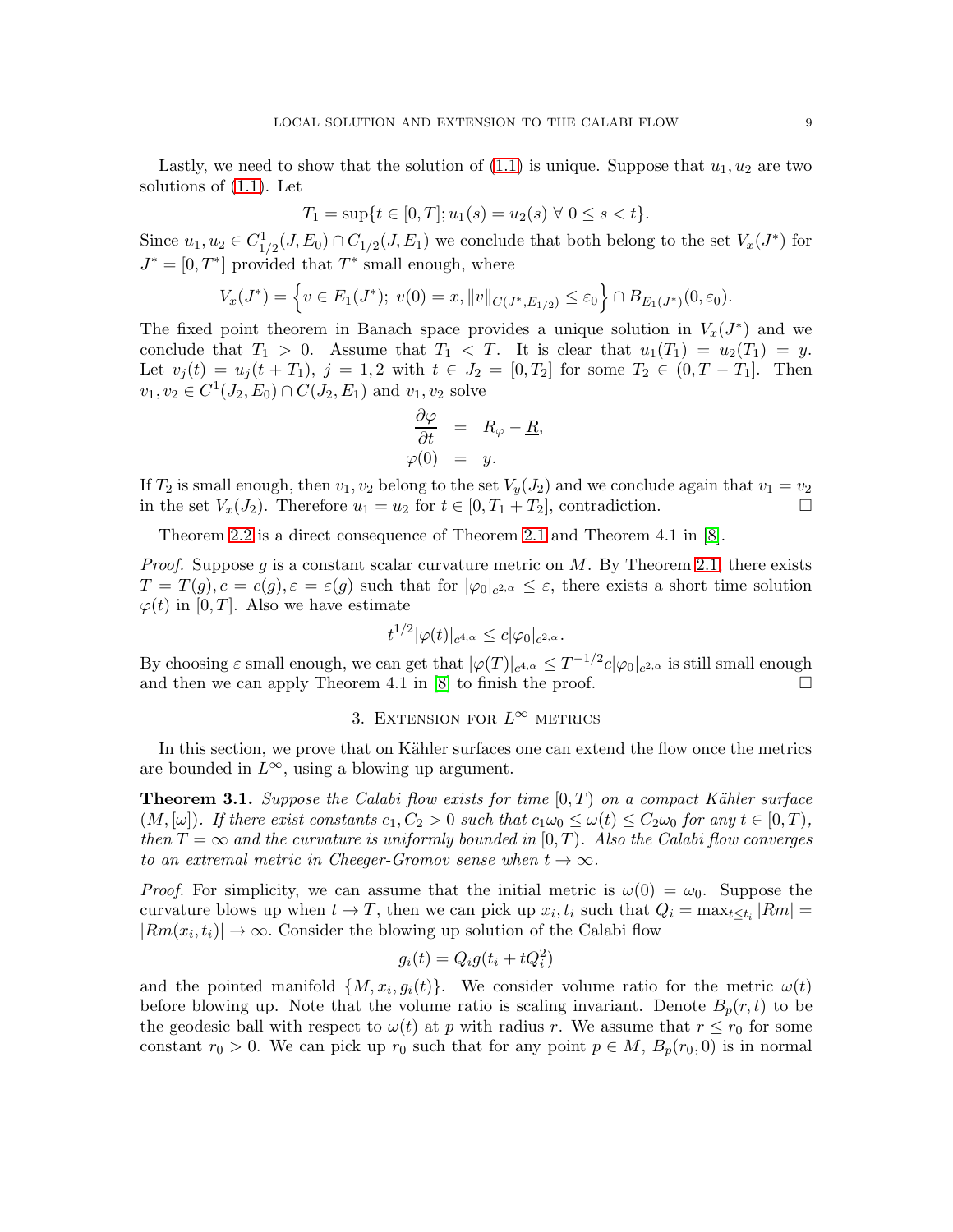neighborhood with respect to  $\omega_0$ , and so  $B_p(r, 0)$  is diffeomorphic to a Euclidean ball for any  $r \leq r_0$ . For  $r \leq r_0$ , we can assume that the volume ratio of  $\omega_0$  is bounded away from zero by  $l_0$ ,

$$
\frac{Vol_0(B_p(r,0))}{r^n} \ge l_0.
$$

Since  $c_1\omega_0 \leq \omega(t) \leq C_2\omega_0$ , it follows that the volume ratio of  $\omega(t)$  is also bounded from below for  $r \leq r_0$ ,

$$
\frac{Vol_t(B_p(r,t))}{r^n} \ge \frac{l_0c_1^n}{C_2^n}.
$$

For the sequence  $q_i(t)$ , the curvature is uniformly bounded and the volume ratio is also bounded from below, then the injectivity radius is also bounded away from zero for  $q_i(t)$ . Also it is clear that the Sobolev constant for  $\omega(t)$  is uniformly bounded away from zero since  $c_1\omega_0 \leq \omega(t) \leq C_2\omega_0$ . It follows that the pointed sequence of the Calabi flow solutions  $\{M, x_i, g_i(t)\}\$  will converge to a Calabi flow solution  $\{M_\infty, x_\infty, g_\infty(t)\}\$  by the result in [\[9\]](#page-10-8). Moreover, the limit metric  $g_{\infty}(t)$  is a scalar flat ALE Kähler metric on  $M_{\infty}$ . Now we show that  $M_{\infty}$  is diffeomorphic to  $\mathbb{R}^4$ . Roughly speaking,  $M_{\infty}$  is just the limit of the geodesic balls  $B_{x_i}(r_0,0)$  after blowing up. But all these balls are actually diffeomorphic to a Euclidean ball, and it follows that  $M_{\infty}$  itself has to be diffeomorphic to  $\mathbb{R}^4$ .

Recall that for any  $p \in M, r \leq r_0$ , the geodesic ball  $B_p(r, 0)$  is diffeomorphic to a Euclidean ball. Since  $c_1\omega_0 \leq \omega(t) \leq C_2\omega_0$ , then

<span id="page-9-0"></span>(3.1) 
$$
B_p(r/\sqrt{C_2}, t) \subset B_p(r, 0) \subset B_p(r/\sqrt{c_1}, t).
$$

Let us recall the construction of  $(M_{\infty}, x_{\infty}, g_{\infty})$ , which is the geometric limit in the Cheeger-Gromov sense of a subsequence of  $(M, x_i, g_i(0) = Q_i g(t_i))$  for  $i \to \infty$ . Without loss of generality, we can assume that  $(M, x_i, Q_i g(t_i))$  converges to  $(M_\infty, x_\infty, g_\infty)$ . Denote  $g_i =$  $Q_i g(t_i)$ . By the construction of  $M_{\infty}$ , there exists open subsets  $U_i$  of  $M_{\infty}$  for each i such that  $x_i \in U_i$ ,  $U_i \subset U_{i+1}$  and  $M_{\infty} = \bigcup U_i$ . Also for each i, there exists a diffeomorphsim  $\varphi_i: U_i \to \varphi_i(U_i) \subset \{M, x_i, g_i\}, \varphi_i(x_\infty) = x_i \text{ and } \varphi_i^* g_i \to g_\infty \text{ on any compact subset } K \text{ of } i$  $M_{\infty}$ . Now for any fixed  $R \in (0,\infty)$ , consider  $B_{x_{\infty}}(R) \subset M_{\infty}$ . For i large enough, we can assume that  $B_{x_\infty}(R) \subset U_i$ .

We consider  $\varphi_i(B_{x_\infty}(R)) \subset \{M, x_i, g_i\}$ . Since  $\varphi_i$  is almost an isometry when i large enough, we can assume that  $\varphi_i(B_{x_\infty}(R))$  contains the geodesic ball centered at  $x_i$  with radius  $R-1$  and is contained in the geodesic ball centered at  $x_i$  with radius  $R+1$  with respect to metric  $g_i$ . Before scaling, we can get

$$
B_{x_i}(Q_i^{-1}(R-1), t_i) \subset \varphi_i(B_{x_{\infty}}(R)) \subset B_{x_i}(Q_i^{-1}(R+1), t_i).
$$

By [\(3.1\)](#page-9-0), we can get that

<span id="page-9-1"></span>
$$
(3.2) \qquad B_{x_i}(Q_i^{-1}(R-1)\sqrt{c_1})\sqrt{C_2}, t_i) \subset B_{x_i}(Q_i^{-1}(R-1)\sqrt{c_1}, 0) \subset B_{x_i}(Q_i^{-1}(R-1), t_i).
$$

It is clear that for i large enough,  $B_{x_i}(Q_i^{-1}(R-1)\sqrt{c_1},0)$  is diffeomorphic  $\mathbb{R}^4$ . Now we fix  $i = i_R$  large enough. Let  $V_R = \varphi_i^{-1}(B_{x_i}(Q_i^{-1}(R-1)\sqrt{c_1},0))$ . Then  $V_R$  is an open set on  $M_{\infty}$  and it is diffeomorphic to  $\mathbb{R}^{4}$ . In particular, by [\(3.2\)](#page-9-1),

<span id="page-9-2"></span>(3.3) 
$$
B_{x_{\infty}}((R-1)\sqrt{c_1}/\sqrt{C_2}-1) \subset V_R \subset B_{x_{\infty}}(R).
$$